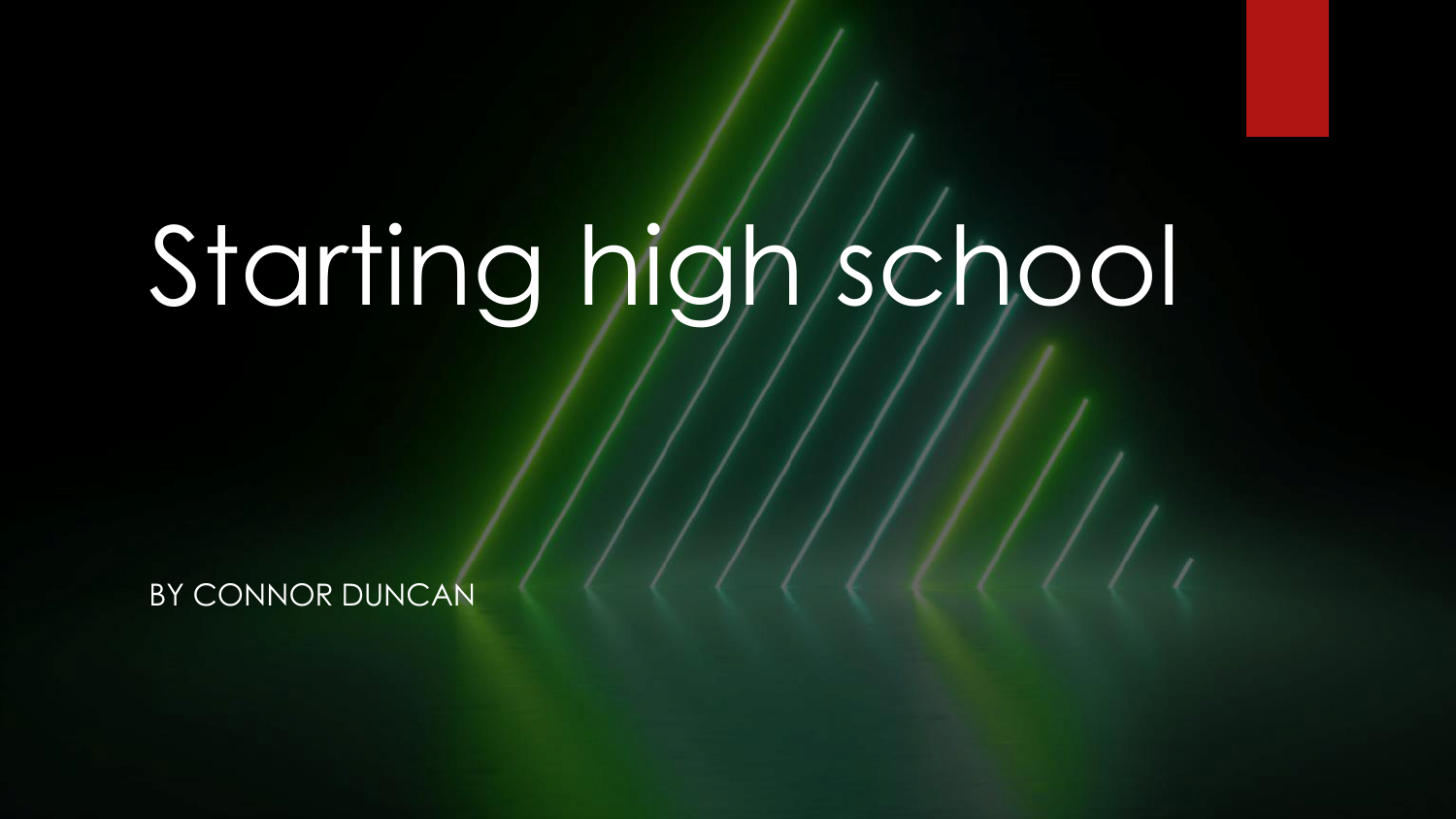#### What they mean



Physical qualities, actions, or things are connected with a person's body, rather than with their mind.



Social means relating to society or to the way society is organized.



Emotional means concerned with emotions and feelings.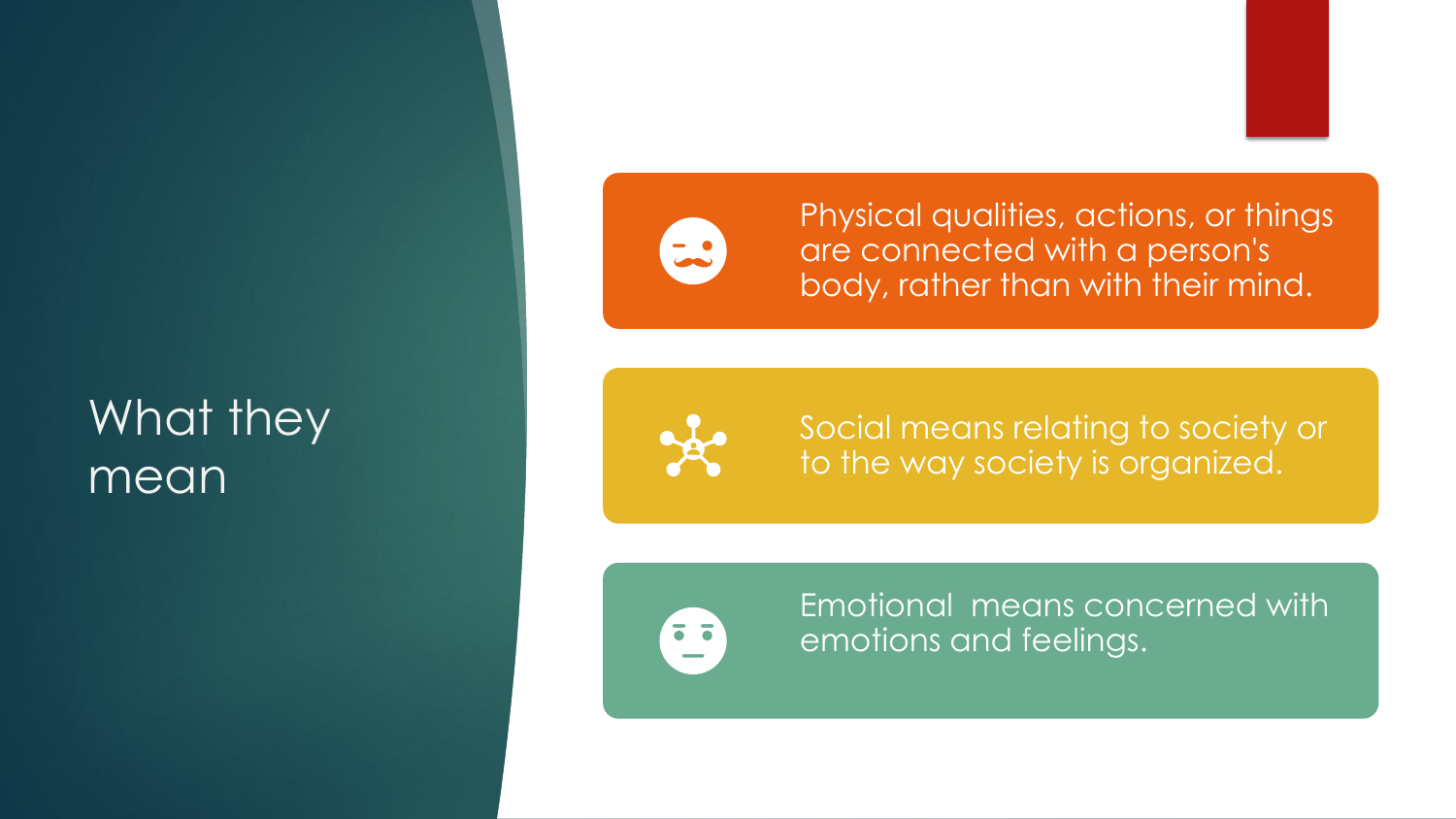#### Physical challenges



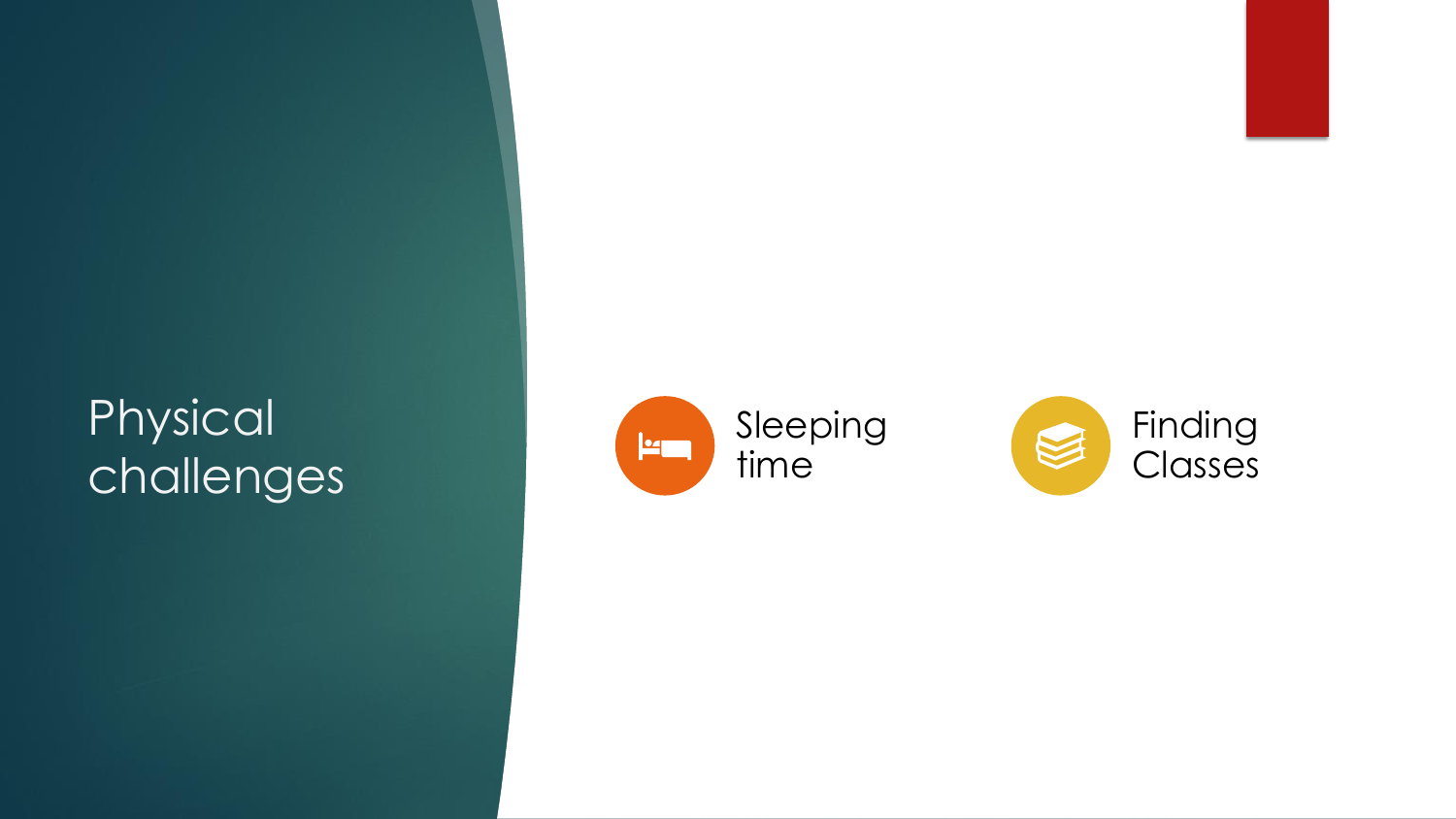#### Finding classes



When starting high school you will need to know where your classes are

A way of finding where they are you can ask a older student to point you in the right way. If they don't know you can ask a teacher around the school.



You can get a map of the school from the office to help with getting around the **school**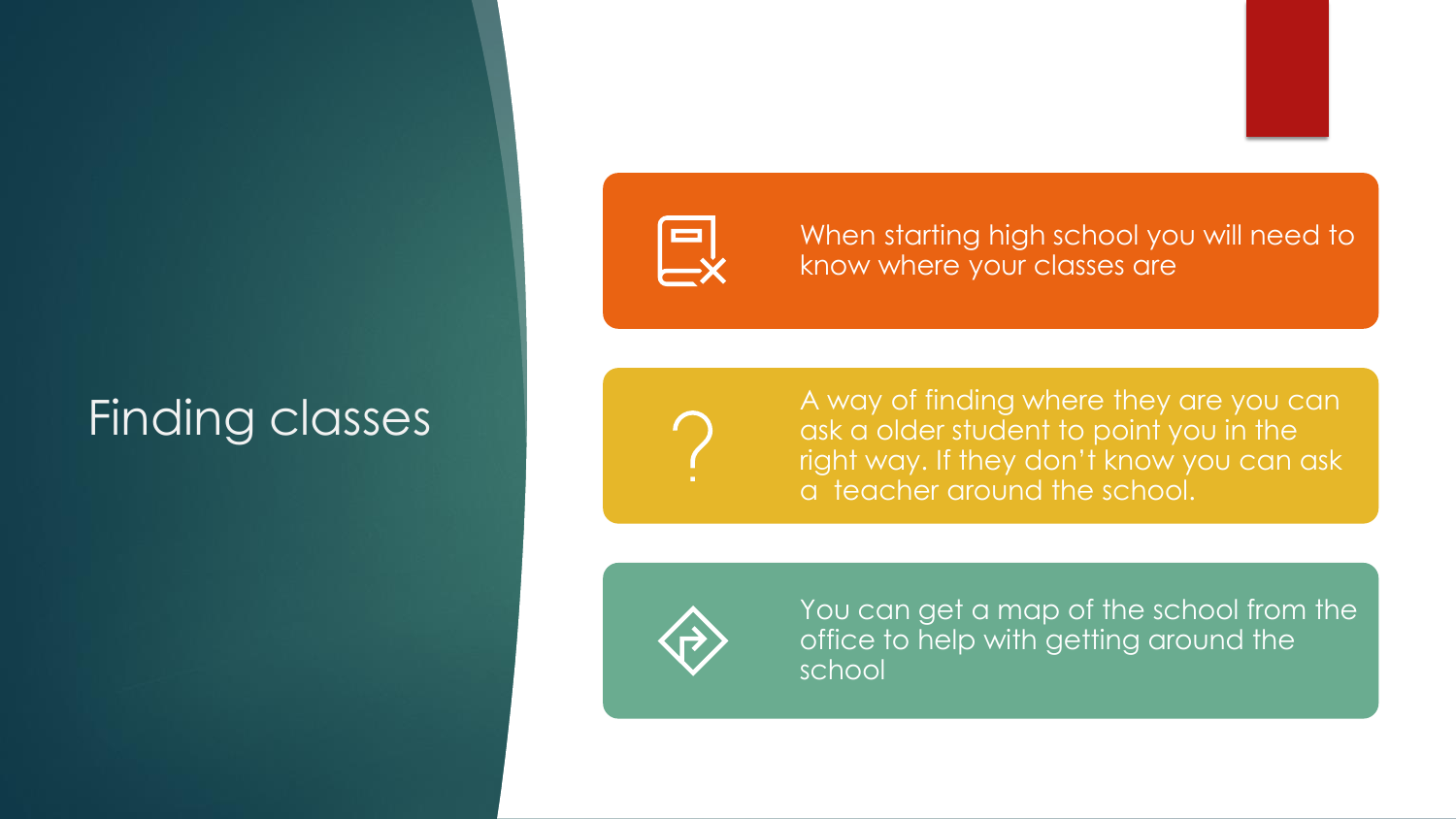# Sleeping times

- **In year 7 you need to get the right** amount of sleep every night
- When you are in year 7 you are meant to get at least 9 to 11 hours of sleep a night so your body has enough energy for the school day
- If you are having trouble sleeping at night a way I deal with it is by thinking of something good in my life or listening to music

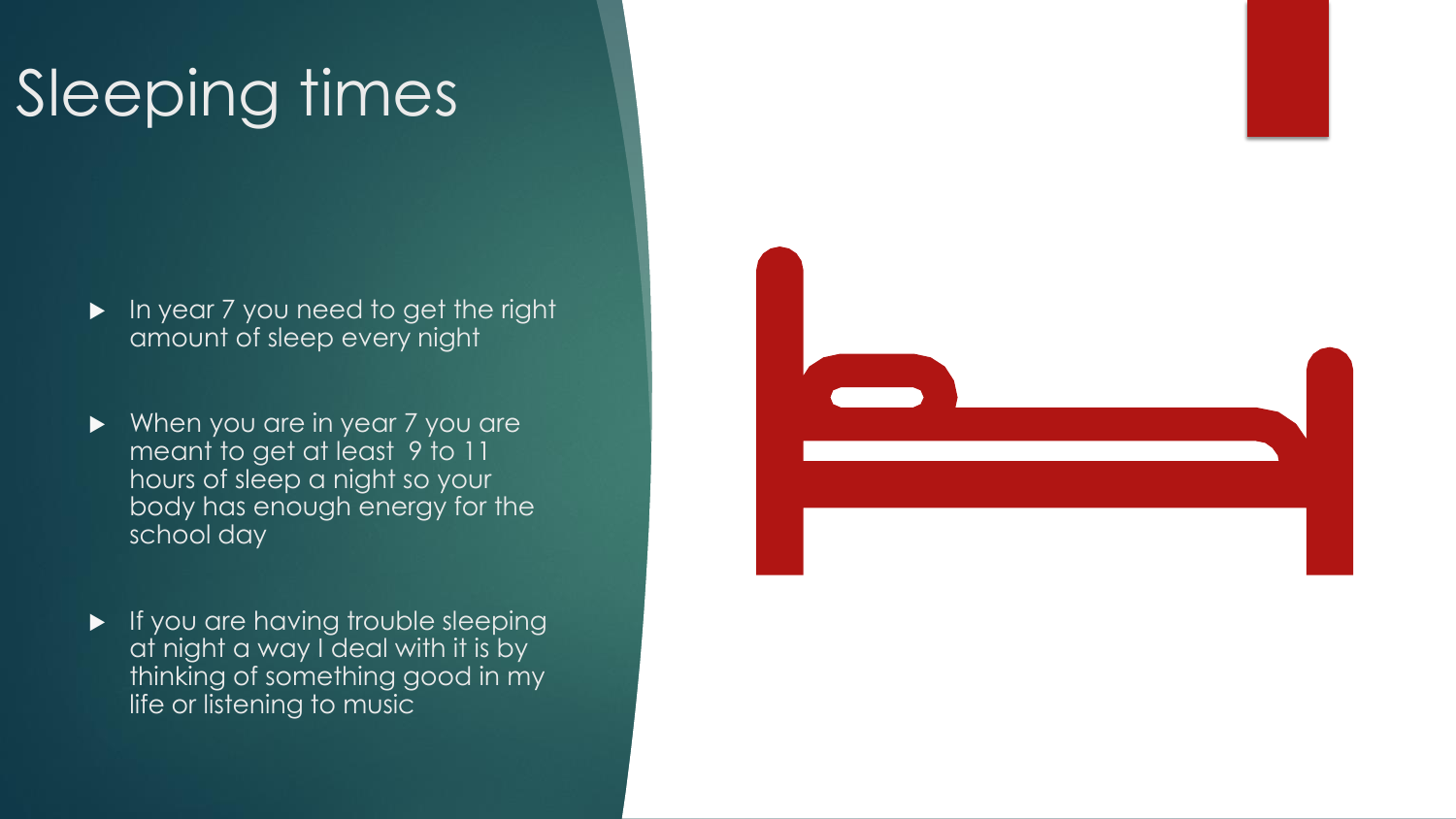### Social challenges

Finding new friends

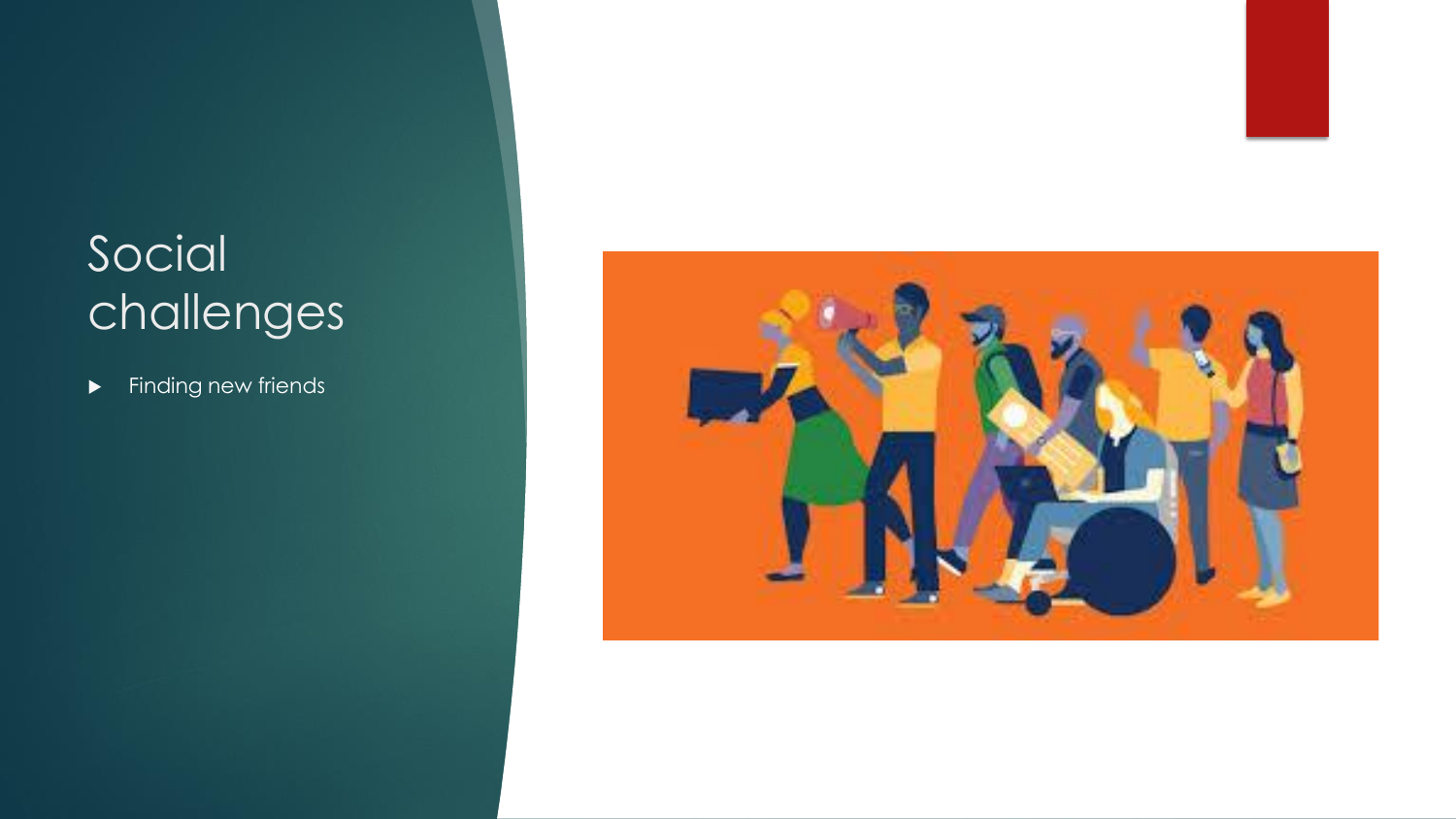## Finding new friends

A way of getting new friend is to play with different people on the playground. You can ask people if you can sit with them in class and see what you have in common with them and you could become good friends

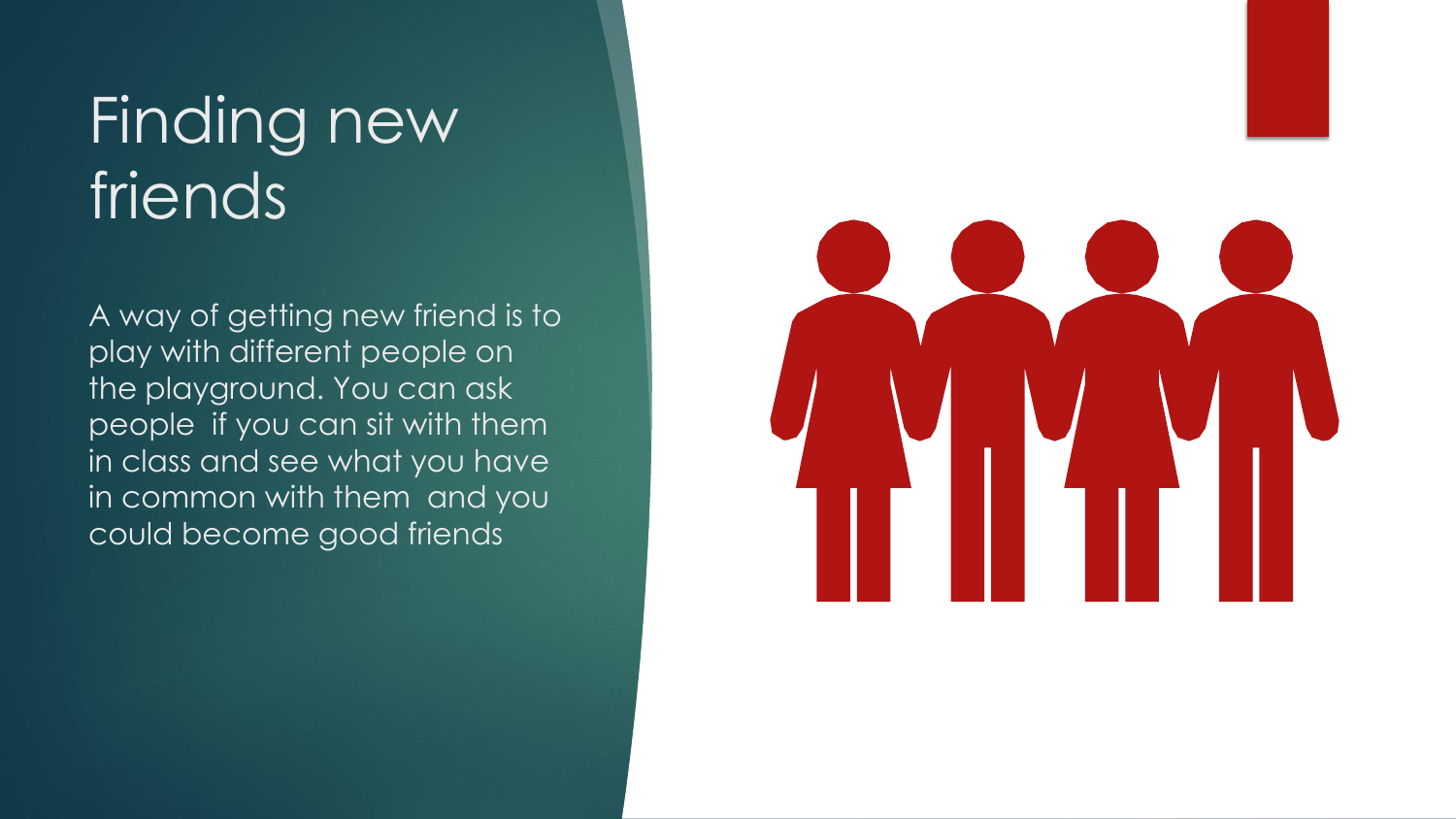# Emotional Challenges

▶ Home work

 $\blacktriangleright$  Responsibilities

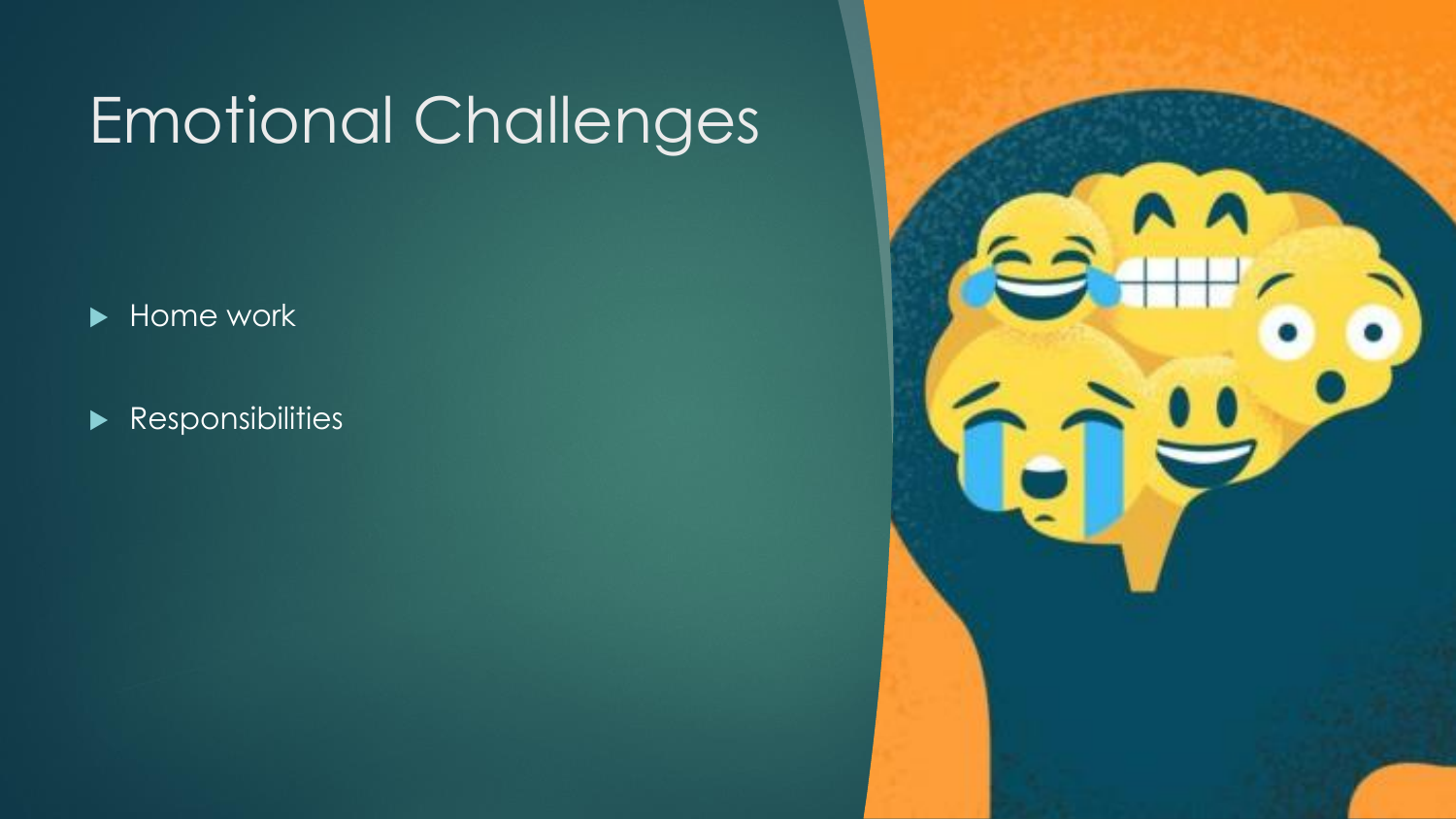## Home work

Home work can be a hard time for some because you might have sport or not have anytime in the nights or afternoons and your teachers could give you lots of homework and you could get stressed.

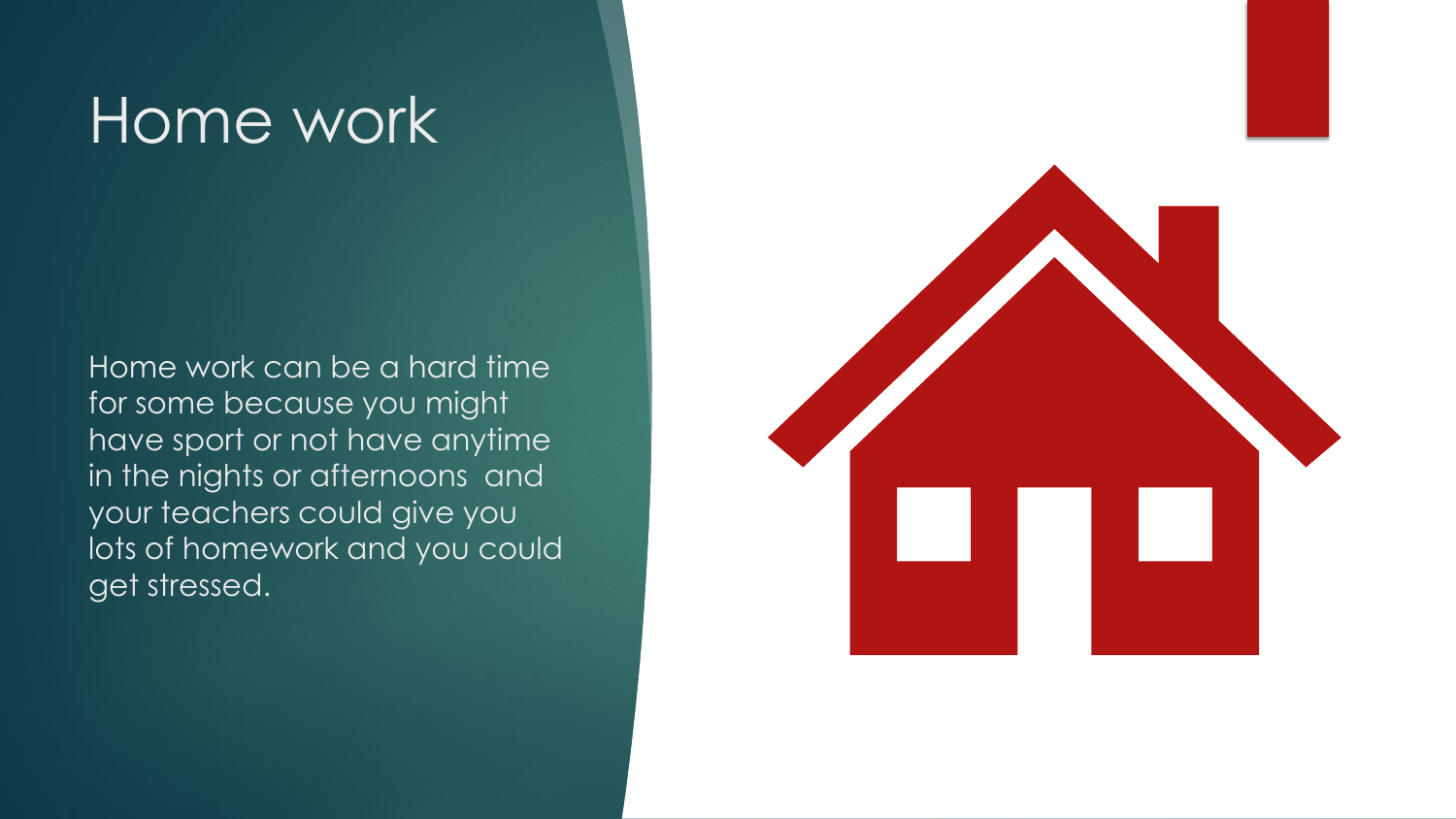## Responsibility

- When starting high school there are lot if new responsibility like making sure you have the right books everyday, putting your laptop on charge when it is low charge and putting your prac gear in your bag.
- You can manage your responsibility's by getting your bag ready in the night so you have more time for others things, a another way is to put reminders on a bord and use your school diary to write reminders like homework or to put the day that you have prac so you don't forget.